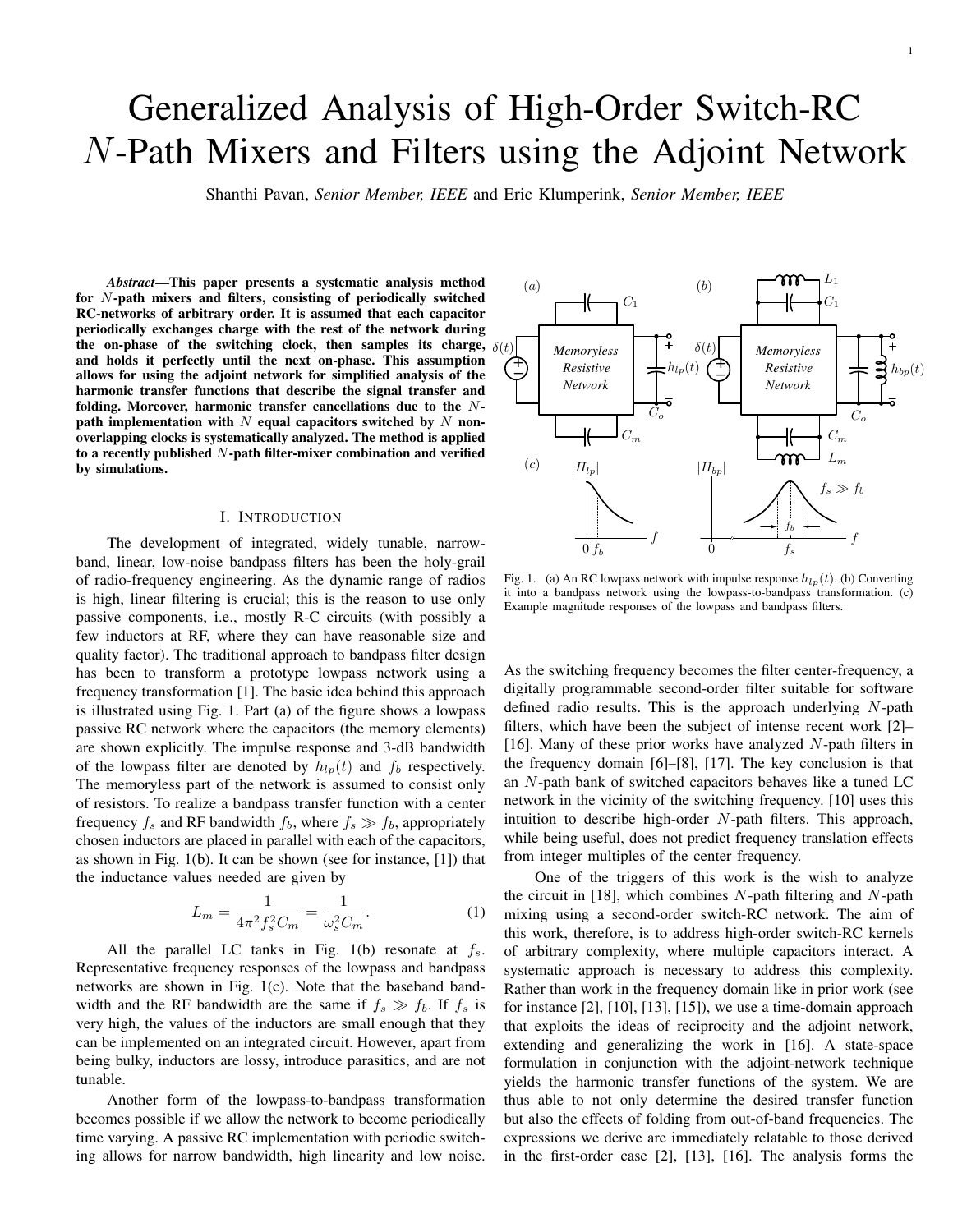subject of the rest of the paper, which is organized as follows. In Section II, we first summarize some important properties of sampled LPTV networks central to our work. We then present a first-principles development of an LPTV-network approach to the lowpass-to-bandpass transformation. The passive-mixer and *N*path filter modes of operation are discussed. Section III presents a generalized analysis of high-order switch-RC *N*-path circuits, based on the adjoint approach. The general analysis of such highorder networks using prior methods [2], [13], [19], [20] is bound to be algebraically involved. We leverage our recent work on the unified analysis of the first-order switched-RC network [16] along with state-space methods. Thanks to this, the results we obtain are in the same simple form obtained for the first-order switched-RC network. In Section IV, we give the signal-flow graph for the complete output waveforms in switch-RC *N*-path networks, and simplified graphs for operation in the passive-mixer and *N*-path filter modes. Section V applies the theory developed in this paper to a recently reported 4-path mixer-first receiver [18]. We show that the network can be derived from a prototype second-order lowpass RC filter. We then apply our theory to derive expressions for the mixer's conversion gain. Conclusions are given in Section VI.

## II. EVOLUTION OF SWITCHED-RC *N* -PATH FILTERS

Fig. 2(a) shows an LPTV network. The switch is periodically operated at a frequency  $f_s$ . Determining the complete output  $v_o(t)$ for an arbitrary input is difficult, since the evaluation of tedious convolution integrals is involved (even for this simple circuit). Suppose, however, that we are only interested in determining one sample of the output per period; namely  $v_o(lT_s)$  (*l* is an integer). Determining the complete output first and then sampling it is inefficient, as we first solve tedious integral equations to find the full waveform and then throw away most of that information. It seems reasonable that a simpler technique can be found. This is where the properties of sampled LPTV networks [21] come in handy. We summarize them below, using the network of Fig. 2(a) as an example.

The switched-RC network of Fig. 2(a) is an LPTV network varying at a frequency  $f_s$  and is excited by a voltage input  $v_i(t)$ . The output is the capacitor voltage  $v_o(t)$ .

- a. The sampled sequence  $v_o(lT_s)$  can be thought of as being obtained by sampling the output of an appropriately chosen linear *time-invariant* (LTI) system excited by  $v_i(t)$ . The LTI filter's impulse response is denoted by  $h_{eq}(t)$ .
- b.  $h_{eq}(t)$  can be determined using the adjoint network, as elaborated below.

The adjoint network is derived using the following rules.

- 1. A resistive or capacitive branch in the original network remains unchanged in the adjoint.
- 2. A periodically operated switch in the original network, controlled by a waveform  $\phi(t)$ , is replaced in the adjoint by a switch that is controlled by  $\phi(-t)$ .

The adjoint of the network of Fig. 2(a) is shown in part (b) of the figure. To find  $h_{eq}(t)$ , a *current* impulse excites the output node of the adjoint network, and the current  $i_{out}(t) = h_{eq}(t)$  in the input branch is recorded.



Fig. 2. (a) Original network. The output  $v_o(t)$  sampled at  $t = l_s$ , where *l* is an integer, is of interest. (b) Determining the impulse response of the equivalent LTI filter using the adjoint network. (c)  $i_{out}(t) = h_{eq}(t)$  waveform.

Why is the adjoint-network technique simple to use? In this method, we excite the network at the output *only once* (as opposed to a sinusoidal excitation on the original network as in prior work that uses frequency-domain analysis [2], [13]), at a moment that corresponds to the sampling instant (after the time-reversal action). In Fig. 2(b), this corresponds to injecting a current impulse across  $C$  at  $t = 0$  (since the output is being sampled at  $lT<sub>s</sub>$ ). The resulting current during the first time period  $(0 \le t \le T_s)$ , which we denote by  $p(t)$ , provides all the necessary information that we are after. This is due to the following. The adjoint network, being periodically time-varying, essentially responds in the same way in subsequent time-periods, except for a difference in its initial conditions. Referring to Fig. 2(b) and (c), *iout*, which is initially 1*/RC*, decays with a time-constant *RC* for a duration *τ*, and is zero for the rest of the period. At  $t = T_s +$ , the capacitor voltage is  $\beta = \exp(-\tau/RC)$  times the voltage at  $t = 0+$ . It must thus follow that  $i_{out}$  in the second period must be  $\beta p(t - T_s)$ . It is thus possible to determine  $h_{eq}(t)$ from the adjoint network using recursion [16], [22]. In Fig. 2(b), it is seen that  $i_{out}(t) = h_{eq}(t)$  is given by the recursive relation

$$
h_{eq}(t) = p(t) + \beta h_{eq}(t - T_s), \qquad (2)
$$

which in the frequency domain is expressed as

$$
H_{eq}(f) = \frac{P(f)}{1 - \beta e^{-j2\pi f T_s}}.
$$
 (3)

From the discussion above, we see that the adjoint impulseresponse technique enables us to determine the sampled output of the LPTV system in a simple manner. Fortunately, in the class of circuits analyzed in this paper (which also happen to be of practical importance), the sampled outputs play a central role in determining the various transfer functions of interest. As seen in the rest of the paper, the use of the adjoint network also greatly simplifies the analysis of high-order switched-RC networks. State-space techniques are used to derive compact relations for various transfer functions. These relations are im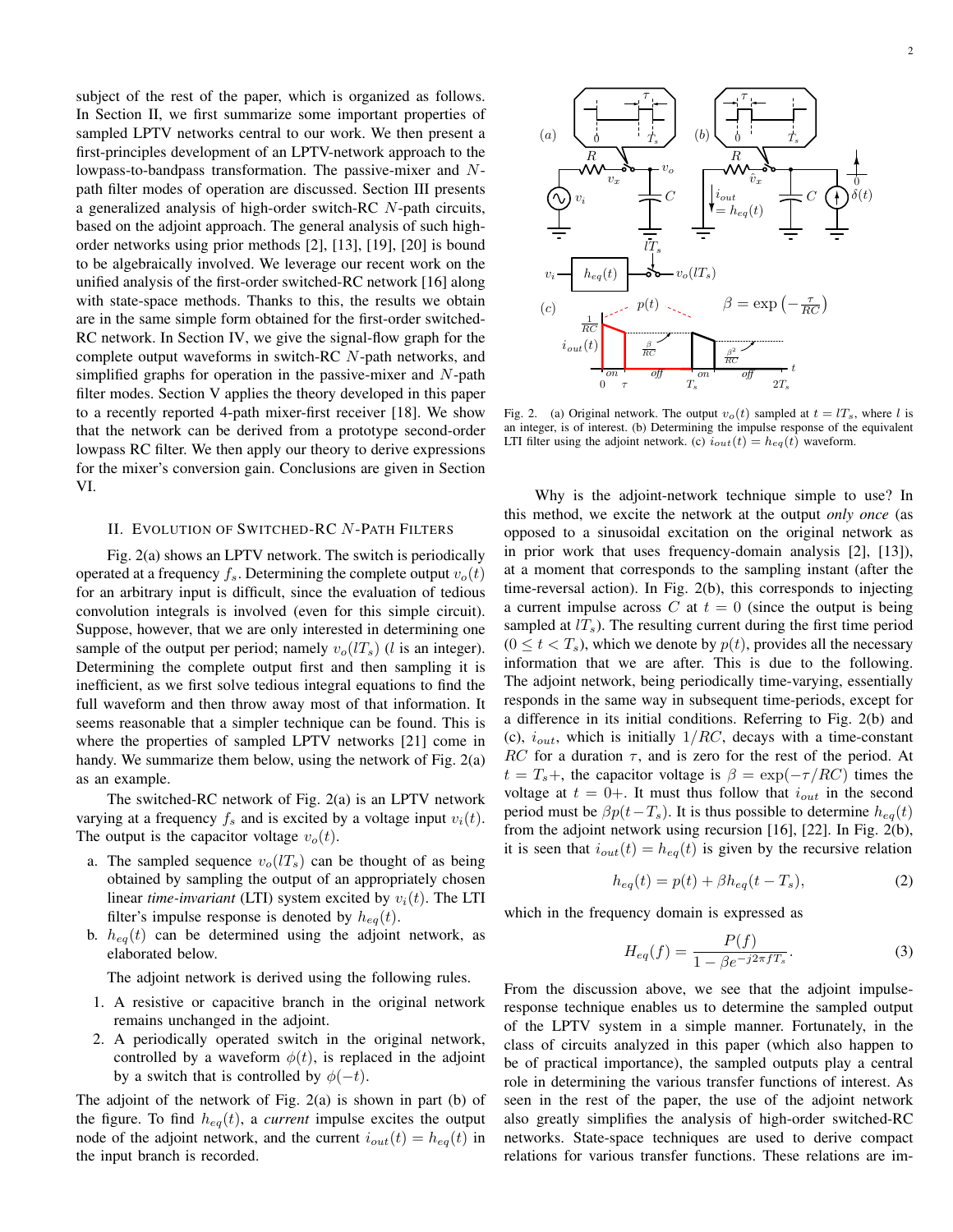mediately relatable to those obtained in [2], [13], [16] in the first-order example of Fig. 2(a).



Fig. 3. (a) The lowpass network of Fig. 1(a) excited by an impulse current at its output port. (b) The current in the input port. (c) A switch, controlled by  $\hat{\phi}_1$ , is inserted in series with every capacitor, resulting in an LPTV system. (d) Impulse response of the equivalent LTI filter relating the input to the sampled output of the adjoint of the LPTV network.

Consider again our high-order RC lowpass network of Fig. 1(a), with an impulse response  $h_{ln}(t)$ . By reciprocity, the same impulse response is obtained at the input port by exciting the output port with an impulse current, as shown in Fig. 3(a). An example impulse response  $h_{lp}(t)$  is shown in part (b) of the figure. Let us now examine the network of Fig. 3(c), which is the same as that of Fig. 3(a), except that every capacitor has in series with it a periodically operated switch, controlled by the waveform  $\hat{\phi}_1$ . The resulting network is now an LPTV one.  $\delta(t)$ is injected into the output port. The resulting current waveform in the input port is denoted by  $h_{bp}(t)$ . One might wonder how is  $h_{bp}(t)$  related to  $h_{lp}(t)$ .

For  $0 \le t < \tau$ , the switches are closed; in this interval, therefore,  $h_{bp}(t) = h_{lp}(t)$ . At  $t = \tau$ , the switches are opened. Since all the sources of charge are now isolated from the resistive network, the currents in all the network branches are zero. Thus,  $h_{bp}(t) = 0$  for  $\tau \leq t < T_s$ . Further, all capacitor voltages are "frozen" due to the hold operation until the switches turn on again at  $t = T_s$ . At this juncture, the network resumes from "where it left off"; so  $h_{bp}(T_s) = h_{lp}(\tau)$ , as shown in Fig. 3(b). In the time interval  $T_s \le t < T_s + \tau$ ,  $h_{bp}(t) = h_{lp}(\tau + (t - T_s))$ . In general, it is easy to see that

$$
h_{bp}(lT_s + t_1) = \begin{cases} h_{lp}(l\tau + t_1), \text{ for } 0 \le t_1 < \tau \\ 0, \text{ for } \tau \le t_1 < T_s \end{cases}
$$

where *l* is an integer. Moreover, since the capacitors hold their state when the switches are off, it follows that

$$
h_{bp}(lT_s+) = h_{lp}(l\tau). \tag{4}
$$

In practice,  $h_{lp}(t)$  "lasts" for many clock periods, since the bandwidth of the lowpass transfer function is much smaller than *fs*. Thus, from the discussion above, and Figs. 3(b) and (d), it is apparent that the envelop of  $h_{bp}(t)$  is approximately a time-stretched version of  $h_{lp}(t)$ , as shown in Fig. 4(a)<sup>1</sup>. Such filters have also been studied as "stop-go" *N*-path filters in the literature [20], [23], [24]. However, those approaches either use multidimensional time or frequency domain methods.



Fig. 4. (a) Comparison of  $h_{lp}(t)$ ,  $h_{lp}(t/N)$  and  $h_{bp}(t)$ . (b) Example magnitude responses  $|H_{lp}(f)|$  and  $|H_{bp}(f)|$ . (c) Network of Fig. 3(c), with the locations of the excitation and response interchanged.

 $h_{bp}(t)$  may be interpreted as the product of a rectangular pulse train  $\hat{w}(t)$  with period  $T_s$  and duty cycle  $\tau/T_s$ , and  $h_{lp}(t/N)$ . We have

$$
h_{bp}(t) \approx h_{lp}(t/N) \cdot \hat{w}(t)
$$
 (5)

where

$$
\hat{w}(t) = \begin{cases} 1, & \text{for } l \, T_s \le t < l \, T_s + \tau \\ 0, & \text{otherwise} \end{cases} \tag{6}
$$

Since multiplication by  $\hat{w}(t)$  in the time domain corresponds to convolution in the frequency domain, we have

$$
H_{bp}(f) \approx N \sum_{k=-\infty}^{\infty} a_k H_{lp} \left( (f - kf_s) N \right) \tag{7}
$$

where the  $a_k$  are the coefficients of the Fourier expansion of  $\hat{w}(t)$ . As (7) shows,  $H_{bp}(f)$  is related to  $H_{lp}(f)$  as follows:

<sup>1</sup>The astute reader would have noticed the significant deviation between the envelop of  $h_{bp}(t)$  and  $h_{lp}(t/N)$  for small *t*. This is because the ratio of the bandwidth of the lowpass network to  $f_s$  is not very small in Fig. 4 (for clarity). In practice,  $h_{lp}(t)$  will be much slower, greatly reducing the difference between the two.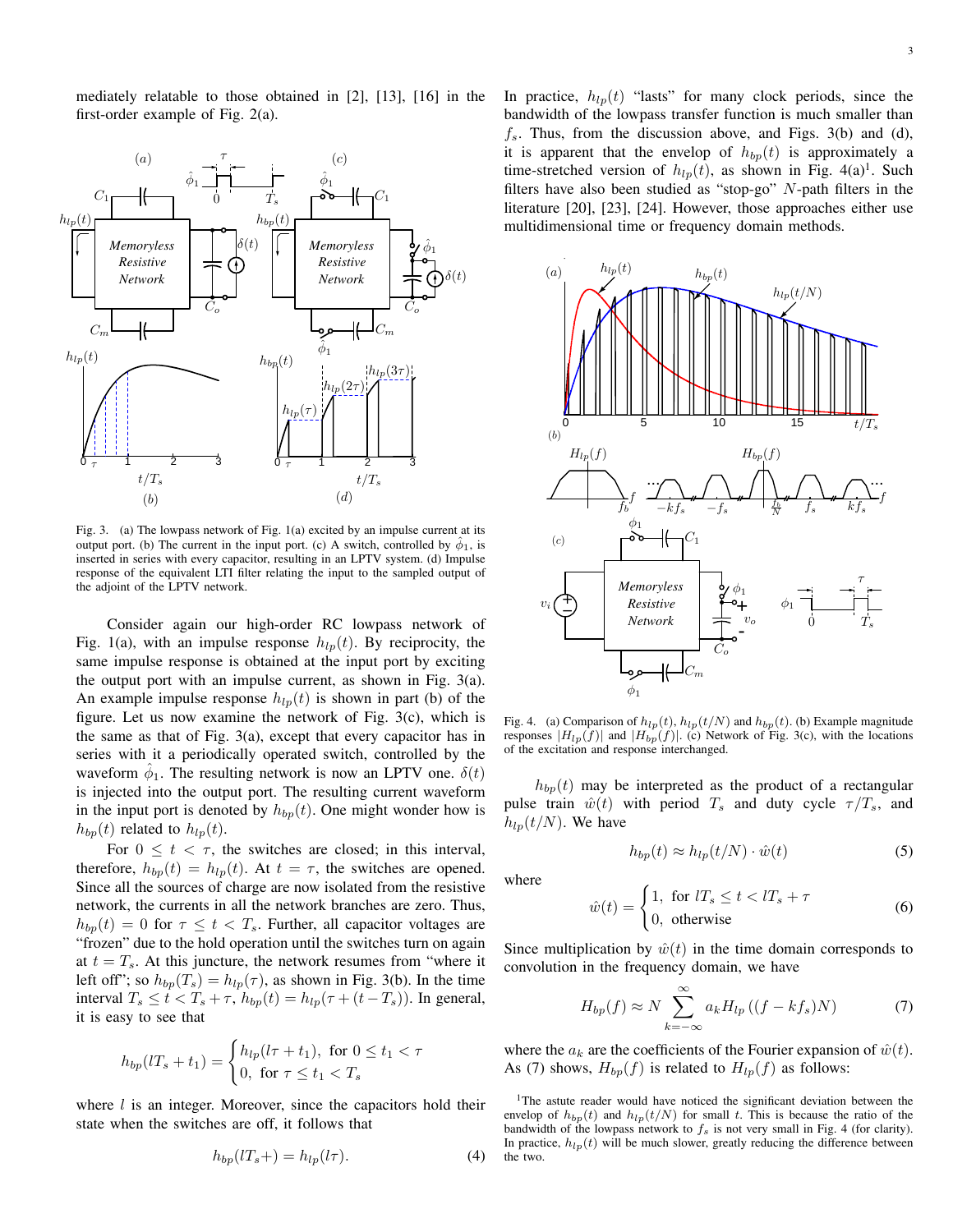- a. *Hlp* is frequency shifted to around multiples of *kfs*.
- b. The "offset frequency"  $(f kf_s)$  is scaled by a factor  $1/N$ .

As shown in Fig. 4(b),  $H_{bp}(f)$  has passbands at multiples of *fs*. The shape of each passband mimics that of the lowpass prototype whose frequency response has been frequency-scaled by 1*/N*. Although this is some form of lowpass to bandpass conversion, note that the RF bandwidth is not equal to the baseband bandwidth, but is scaled by a factor 1*/N*. This makes intuitive sense – since the capacitors are "in contact" with the resistors with a duty-cycle of 1*/N*, they will take *N*-times more time to be discharged.

Consider now the network of Fig. 4(c), which is the same as the network of Fig. 3(c), except that the control signals of the switches are time-reversed, and the locations of the excitation and response interchanged. The reader will immediately recognize that the networks of Fig.  $4(c)$  and Fig.  $3(c)$  are adjoints of each other. From the properties of sampled LPTV networks and the adjoint discussed earlier in this section, it must follow that the impulse response of the equivalent LTI filter relating the input voltage  $v_i$  in Fig. 4(c) to the sampled output  $(v_o[I_s])$  is given by  $h_{bp}(t)$  of Fig. 3(d), which in the frequency domain corresponds to a response that has multiple passbands as shown in Fig. 4(d). There are several possibilities of "tapping" the output voltage, as described below.

## *A. Passive-Mixer Mode:*



Fig. 5. (a) Output of interest in the passive-mixer mode. (b) Approximate equivalent circuit. (b) Using *N* paths to address folding from harmonics of *fs*.  $(N = 4$  in this example).

In this mode of operation, the *entire* voltage waveform across the capacitor  $C_o$  in Fig. 4(c) is of interest. As shown in Fig. 5(a),  $v<sub>o</sub>[lT<sub>s</sub>]$ , which is the voltage sampled on  $C<sub>o</sub>$  at the falling edge of  $\phi_1$  in the *l*<sup>th</sup> clock cycle, is held for a duration  $(T_s - \tau)$  (from  $lT_s \leq t < (l+1)T_s - \tau$ , since  $C_o$  is effectively disconnected from the network. When  $\phi_1$  goes high again at  $t = (l+1)T_s - \tau$ ,  $C_o$ (dis)charges slowly, since the time-constants are much larger than  $T_s$ . Thus, the continuous-time waveform  $v_o(t)$  can be thought of as being the zero-order-hold (ZOH) version of  $v<sub>o</sub>[lT<sub>s</sub>].$ 

The approximate block diagram relating  $v_i(t)$  to  $v_o(t)$  is shown in Fig. 5(b). The RF input is first filtered by a continuoustime bandpass filter with impulse response  $h_{bp}(t)$ , and sampled by multiplying with a periodic Dirac impulse train. The resulting modulated impulse train excites a ZOH that holds for a complete clock period. Since the ZOH is a lowpass operation with transmission zeros at multiples of  $f_s$ , the output  $v_o(t)$  can be thought of as being a lowpass filtered version of the impulse sequence  $\sum_l v[lT_s] \delta(t - lT_s)$ . Thus, the circuit of Fig. 4(c) can be thought of as a receiver with down-conversion mixing. The names "mixing region" [2] and "passive-mixer" mode [13] are thus justified. The passband-locations of the RF bandpass filter are accurately set by the clock frequency, and are easily tunable. The shape of the passband is determined by the frequency response of the lowpass prototype. This way, precise control of the center frequency and independent control of the bandwidth and shape are obtained. Unfortunately, however, the bandpass filter has passbands around all integer multiples of *fs*, while the desired input signal is centered around *fs*. This can be problematic, as described below.

The *k th* harmonic transfer function of this system of Fig. 5(a), which quantifies the gain from an input frequency *f* to an output frequency  $(f + kf_s)$  can be calculated as follows. When  $v_i = e^{j2\pi ft}$ , the sampled output sequence is given by

$$
v_o[lT_s] = H_{bp}(f)e^{j2\pi f lT_s}.
$$
\n(8)

 $v_o(t)$  is the ZOH version of  $v_o[IT_s]$ .  $H_k(f)$  is thus seen to be

$$
H_k(f) = H_{bp}(f)\operatorname{sinc}((f + kf_s)T_s)
$$
\n(9)

where sinc refers to the normalized function  $\sin(c(x)) = \sin(\pi x) / (\pi x)$ . Let  $v_i(t)$  consist of a desired tone at  $f_s$  with amplitude  $A_1$  and an interfering tone at  $2f_s$ with amplitude  $A_2$ . The output of the passive mixer will be  $A_1H_{-1}(f_s) + A_2H_{-2}(2f_s) = A_1H_{bp}(f_s) + A_2H_{bp}(2f_s)$ . Since the bandpass filter has passbands around integer multiples of  $f_s$ ,  $|H_{bp}(f_s)|$  and  $|H_{bp}(2f_s)|$  are comparable, indicating that interferers from  $2f_s$  are demodulated to baseband with very little attenuation. Reasoning in a similar manner, we conclude that unwanted signals around integer multiples of *f<sup>s</sup>* are downconverted to low frequency. This can be avoided by using *N*-path techniques, as described below.

Consider the system of Fig. 5(c), where  $v_i$  excites  $N$ instances of the network of Fig. 4(c), except that the switches are controlled by clocks  $\phi_1, \phi_2, \cdots, \phi_N$ , each advanced in time by  $\tau = T_s/N$  with respect to the other. The harmonic transfer functions when the switches are controlled by  $\phi_1$  are denoted by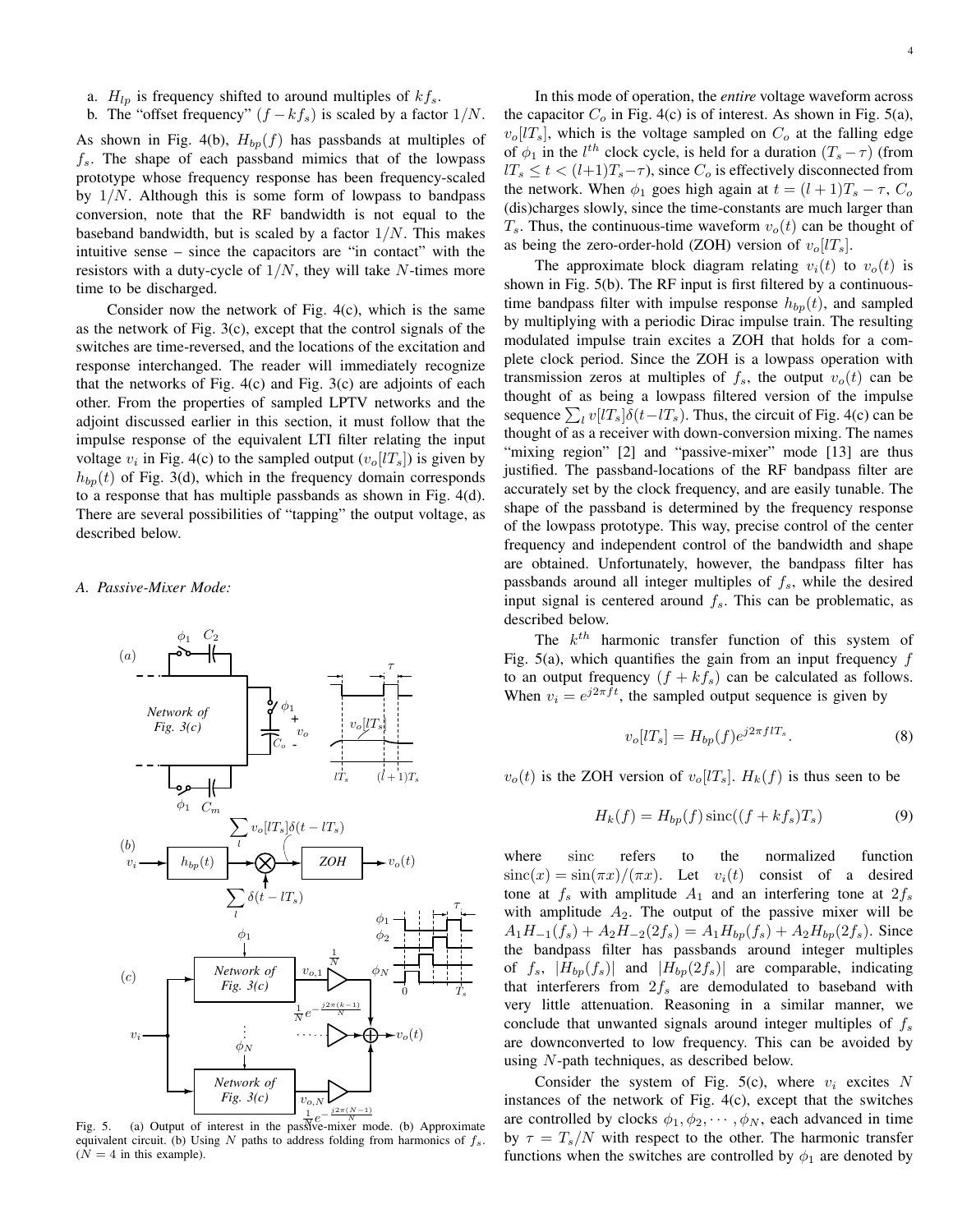*H<sub>k</sub>*. Thus, in Fig. 5(c), with  $v_i(t) = e^{j2\pi ft}$ ,

$$
v_{o,1}(t) = \sum_{k} H_k(f) e^{j2\pi (f + kf_s)t}.
$$
 (10)

When the timing control signal is advanced by  $\tau = T_s/N$ , the harmonic transfer functions are  $H_k e^{j2\pi k/N}$ . Referring to Fig. 5(c) we have

$$
v_{o,2}(t) = \sum_{k} e^{\frac{j2\pi}{N}k} H_k(f) e^{j2\pi (f + kf_s)t}
$$
  
\n
$$
\vdots = \vdots
$$
  
\n
$$
v_{o,n}(t) = \sum_{k} e^{\frac{j2\pi}{N}(n-1)k} H_k(f) e^{j2\pi (f + kf_s)t}.
$$
 (11)

Weighted addition of  $v_{o,1}, \dots, v_{o,N}$  by the complex coefficients  $1/N$ ,  $(1/N)e^{-\frac{j2\pi}{N}}$ ,  $\cdots$ ,  $(1/N)e^{-\frac{j2\pi(N-1)}{N}}$ yields the complex baseband signal  $v_o(t) = \frac{1}{N}$  $\left(v_{o,1}(t) + e^{-\frac{j2\pi}{N}}v_{o,2}(t) + \cdots + e^{-\frac{j2\pi(N-1)}{N}}v_{o,N}(t)\right)$  $= \cdots + H_{-1}(f)e^{j2\pi(f-f_s)t} + H_{-(N+1)}(f)e^{j2\pi(f-(N+1)f_s)t} + \cdots$ 

From the equation above, we see that weighted addition of the outputs of *N* paths eliminates downconversion from frequencies of the form  $f + 2f_s$ ,  $f + 3f_s$ ,  $\cdots$ ,  $f + Nf_s$  etc. Even though the system of Fig. 5(c) is LPTV with a frequency *fs*, many of the harmonic transfer functions from  $v_i$  to  $v_o(t)$  are zero since the contributions from the *N* paths cancel. Thus, Fig. 5(c) represents a downconversion mixer that has a bandpass filter up-front, whose passbands are centered around  $f_s$ ,  $(N + 1)f_s$ ,  $\cdots$ ,  $(2N + 1)f_s$ etc. (as opposed to  $f_s$ ,  $2f_s$ ,  $3f_s$ ,  $\cdots$  etc. for the system of Fig. 5(a)). Thanks to *N*-path operation, a simple passive filter that rejects interferers around  $(N + 1)f_s$  is all that is needed to prevent spurious tones from being downconverted to baseband.

#### *B. N-path Filter Mode:*

An alternative way of operation is the *N*-path filter mode, whose basic idea is described using Fig. 6. Part (a) of the figure shows the network of Fig. 4(c). The voltage across *Co*, namely  $v<sub>o</sub>(t)$ , is conceptually multiplied by the clock waveform  $\phi_1$ , yielding an output voltage  $v_o(t) \cdot \phi_1$ , that is nonzero only when  $(l + 1)T_s - \tau \leq t < (l + 1)T_s$ . As in the passive-mixer case, the voltage held on the capacitor at the falling edge of  $\phi_1$  plays a key role in the output waveform. Since network timeconstants are much larger than *Ts*, the output during the *l*th clock cycle can be (approximately) thought of as holding  $v_o(lT_s)$  for a duration  $\tau$  and delaying the result by  $(T_s - \tau)$ . The approximate model relating  $v_i(t)$  to  $v_o(t) \cdot \phi_1$  is thus given by Fig. 6(b). When  $v_i(t) = e^{j2\pi ft}$ ,  $v_o(t) \cdot \phi_1$  consists of components whose frequencies are of the form  $f + kf_s$  (due to LPTV operation).

$$
v_o(t) = \sum_k H_k(f) e^{j2\pi (f + kf_s)t}.
$$
 (12)

Analysis of Fig. 6(b) shows that

$$
|H_k(f)| = \frac{1}{N} \left| H_{bp}(f) \text{sinc}\left(\frac{(f + kf_s)T_s}{N}\right) \right|.
$$
 (13)

From the equation above, and recalling that  $H_{bp}(f)$  has passbands around integer multiples of *fs*, we see that spurious inputs around



Fig. 6. (a) The relevant output for the *N*-path filter mode is  $v_o(t) \cdot \phi_1$ . (b) Approximate equivalent signal-flow diagram. (c) Operating *N* switched circuits with phase-shifted clocks to obtain *N*-path filtering. Adding *vo,*1*, · · · , vo,N* results in harmonic rejection. (d) Equivalent realization of the *N* instances of the lowpass prototype in Figs. 5(c) and part (c) of this figure.

 $kf<sub>s</sub>$  could get translated to  $f<sub>s</sub>$  at the filter output. As in the passive-mixer mode, this can be largely addressed using an *N*path structure, as shown in Fig. 6(c). *N* copies of the networks of the type in Fig. 4(c) are operated with phase-shifted clocks  $\phi_1, \dots, \phi_N$  and their their outputs are multiplied by  $\phi_1, \dots, \phi_N$ respectively. The outputs are then added to yield  $v<sub>o</sub>(t)$ . Analysis of Fig. 6(c) indicates that only harmonic transfer functions whose order is an integer multiple of *N* are non-zero; those of other orders are canceled due to *N*-path operation. Thus, a gentle filter can be used upfront to eliminate spurious tones that would otherwise alias on to the desired frequency *f*. Thus, the *N*-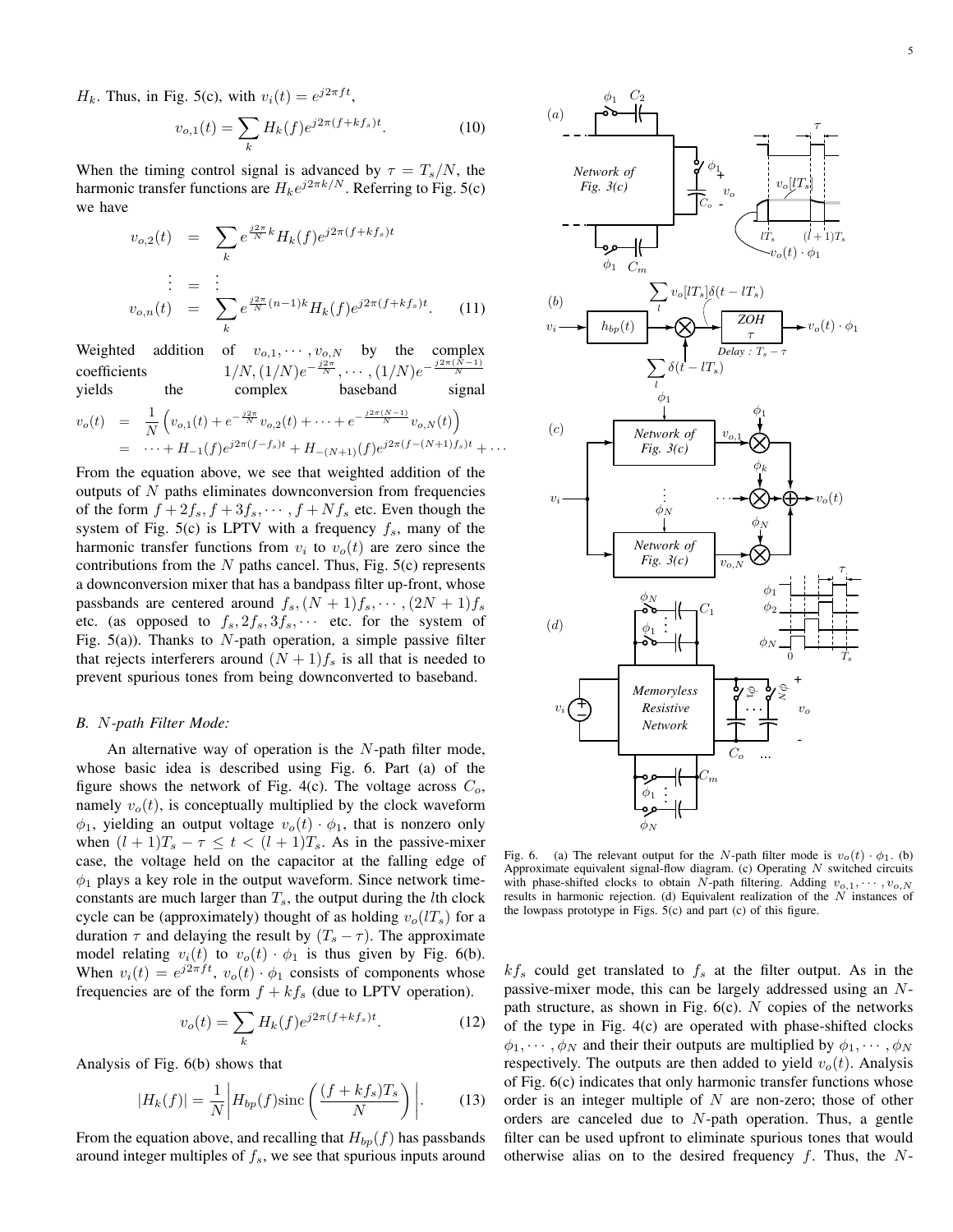path structure of Fig. 6(c) represents a tunable narrow-band filter without the use of inductors.

Observing Figs.  $5(c)$  and  $6(c)$ , we see that both systems are essentially *N* copies of the switched lowpass prototype; and appropriately-weighted addition of the voltages across *C<sup>o</sup>* yield the final output. Referring to the network of Fig. 4(c), we see that the resistive part is essentially idle when the switches are off. Since  $\phi_1, \dots, \phi_N$  do not overlap, the resistive network can be shared by the  $N$  copies  $[23]$  – the result is shown in Fig. 6(d).

## III. GENERALIZED ANALYSIS OF *N* -PATH CIRCUITS

In the previous section, we gave an intuitive development of switched-RC *N*-path circuits. While the intuition is important, it is just as crucial to develop a systematic method of analysis. This is addressed below, and the sections to follow.



Fig. 7. The switched 4-path example, based on a second order prototype kernel.

We will develop our analysis using a 4-path switched network shown in Fig. 7. The choice of this example circuit does not lead to any loss of generality – while it is sufficiently simple to explain the steps of our analysis, it is not so simple as to be trivial. Observing Fig. 7, we see that while the individual capacitors within each bank  $(C_1$  and  $C_2$ ) do not interact, that particular set of capacitors in the banks  $C_1$  and  $C_2$  switched on during the same phase are coupled through *R*1. Thus, the switched *N*path network can be analyzed using the "independent-kernel" approach.



Fig. 8. The kernel corresponding to the network of Fig. 7. (b) Equivalent system relating the input to the sampled outputs.

Fig. 8 shows the kernel corresponding to the network of Fig. 7. Once the kernel's harmonic transfer functions have been evaluated, rotational symmetry can be used to determine the corresponding transfer functions for the *N*-path structures (mixer and filter). The voltage waveforms across  $C_1$  and  $C_2$  are denoted by  $v_{o1}(t)$  and  $v_{o2}(t)$  respectively. We denote by  $\mathbf{v}_o(t)$  the column vector of capacitor voltages, as shown below.

$$
\mathbf{v_o}(t) = \begin{bmatrix} v_{o1}(t) \\ v_{o2}(t) \end{bmatrix} . \tag{14}
$$

For a general kernel with *m* states,  $\mathbf{v}_o(t)$  will be an *m*dimensional vector. We are interested in determining  $\mathbf{v}_o(t)$ , which can be separated into two parts;  $\mathbf{v}_{off}(t)$  which occurs when the switches are off, and  $\mathbf{v}_{on}(t)$ , when the switches are turned on. When the switches are off, the capacitors simply hold their states. To determine  $\mathbf{v}_{off}(t)$ , therefore, we would like to know the voltages sampled on the capacitors at the falling edges of the clock waveform (i.e., at  $\mathbf{v}_{\mathbf{o}}(lT_s)$ ).

The kernel is an LPTV network varying at a frequency *fs*. We are interested in determining  $\mathbf{v}_o(lT_s)$ , which contains all capacitor voltages sampled at the same frequency at which the network is varying. From [21], we know that  $\mathbf{v}_o(lT_s)$  can be thought of as being the sampled outputs of linear time-invariant (LTI) filters, driven by  $v_i(t)$ , as shown in Fig. 8(b). The vector of impulse responses is denoted by  $h_{eq}(t)$ . Thus,

$$
\mathbf{h}_{\mathbf{eq}}(t) = \begin{bmatrix} h_{eq1}(t) \\ h_{eq2}(t) \end{bmatrix} . \tag{15}
$$

In the general case (with *m* state variables),  $\mathbf{h}_{eq}(t)$  will be an m-dimensional vector. [21] shows that  $h_{eq}(t)$ , can be readily obtained from the adjoint (or inter-reciprocal) network. The adjoint network used to determine  $h_{eq1}(t)$  is shown in Fig. 9(a). Note that the switch-control signals in the original network are reversed in time in the adjoint. The voltages in the original LPTV network are sampled at zero timing-offset from *lTs*, meaning that we are interested in  $\mathbf{v}_o(t)$  at  $(1/\tau_s+0)$ . Thus, to determine  $h_{eq}(t)$ , the "output" port of the adjoint is excited by an impulsive current at  $t = 0$ , and the current waveform through the input port is recorded.

Referring to Fig. 9(c), the current impulse causes  $v_1(0+)$  =  $1/C_1^2$ ,  $v_2(0+)$ , on the other hand is zero. For  $0 < t < \tau$ ,  $C_1$ discharges through the rest of the network. During this process,  $C_2$  gets charged, as shown in Fig. 9(d).  $i_{out}(t)$  during this interval, is given by  $(1/R_2)v_2(t)$ . When the switches are opened at  $t = \tau$ , the charge on the capacitors is trapped; as a result,  $v_1$ and  $v_2$  do not change during the time-interval  $\tau \leq t < T_s$ . Thus, during  $\tau \le t < T_s$ ,  $v_1(t) = v_1(\tau -)$  and  $v_2(t) = v_2(\tau -)$ . Further, since the switches are open,  $i_{out} = h_{eq1}(t) = 0$ . We denote  $i_{out}$ for  $0 \le t < T_s$  by  $p_1(t)$ , as shown in red in Fig. 9(b).

How are  $v_1(\tau-)$  and  $v_2(\tau-)$  related to  $v_1(0+)$  and  $v_2(0+)$ ? We denote the capacitor voltages  $v_1$  and  $v_2$  in the adjoint by

$$
\mathbf{v}(t) = \begin{bmatrix} v_1(t) \\ v_2(t) \end{bmatrix} . \tag{16}
$$

When the switches are closed, the network is linear and timeinvariant and can be described using the state-space form. With

<sup>2</sup>Throughout this paper, *<sup>t</sup><sup>−</sup>* and *<sup>t</sup>*<sup>+</sup> denote the time instants just before and just after *t* respectively. The 1*/C*<sup>1</sup> actually has dimensions of voltage, since the 1 stands for 1 Coulomb.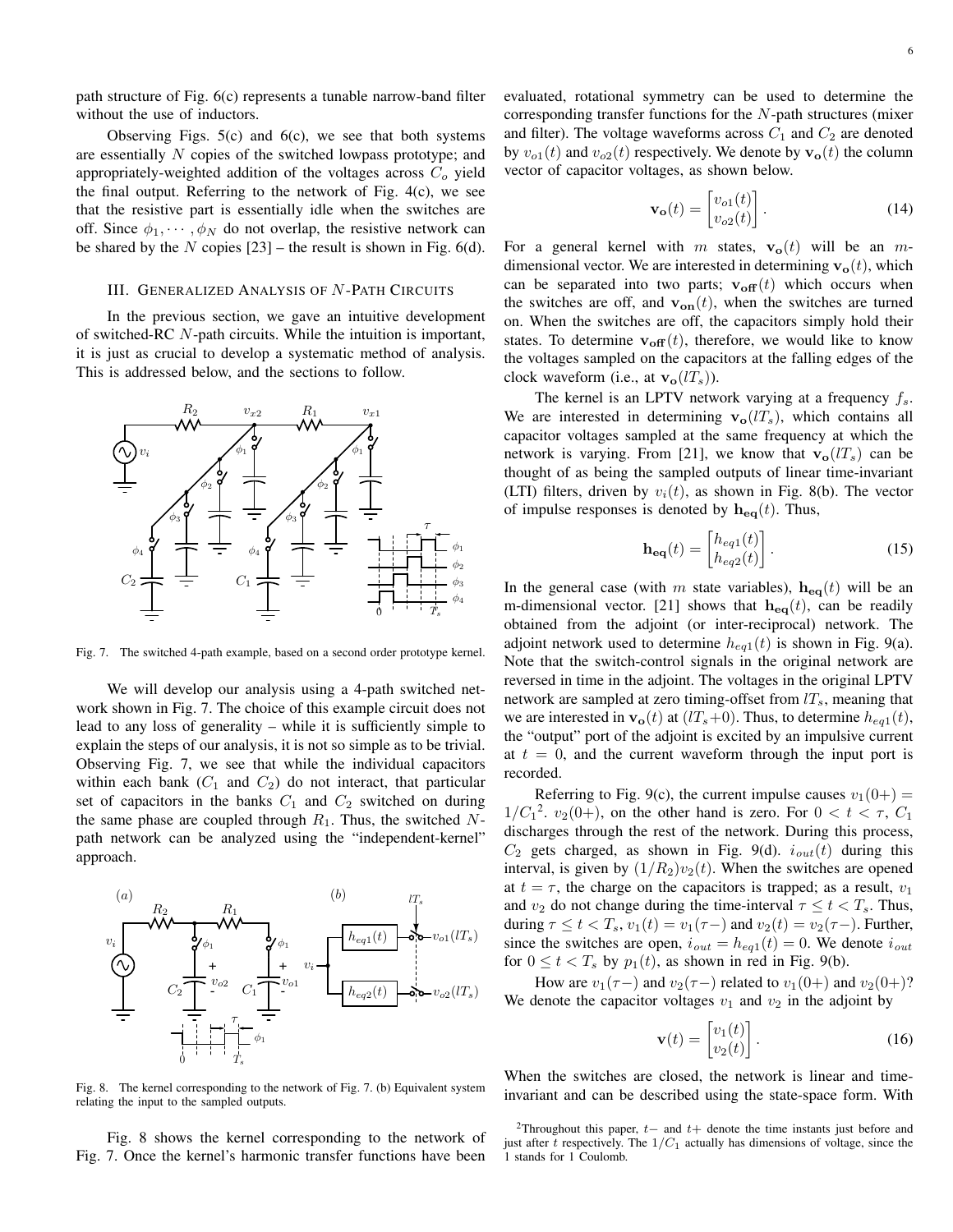

Fig. 9. (a) The adjoint network corresponding to the kernel of Fig. 8. (b)  $h_{eq1}(t) = i_{out}(t)$  (c)  $v_1(t)$  (d)  $v_2(t)$ .

a zero input, the capacitor voltages evolve [25] according to  $\dot{v}$  =  $Av$ , where **A** denotes the "A"-matrix of the state-space representation. Thus,

$$
\mathbf{v}(\tau-) = e^{\mathbf{A}\tau}\mathbf{v}(0+). \tag{17}
$$

Since only one output is excited, only the corresponding row of **v**(0+) contains a non-zero value. In our example, **v**( $\tau$ *-*) is simply the first column of  $e^{A\tau}$ , scaled by  $1/C_1$ .

At  $t = T_s +$ , the switches are closed again, and  $C_1$  and  $C_2$ continue to discharge, with initial conditions  $v_1(\tau-)$  and  $v_2(\tau-)$ respectively. Note that  $h_{eq1}(t) = i_{out}(t)$  is the response to a voltage  $(1/C_1)$  on  $C_1$  at  $t = 0$ +, with  $v_2(0+) = 0$ . Similarly,  $h_{eq2}(t)$  is the response to a voltage  $(1/C_2)$  on  $C_2$  at  $t = 0+$ , with  $v_1(0+) = 0$ . After the first cycle, both capacitors contain charge, and the response to capacitor voltages  $v_1(\tau)$  and  $v_2(\tau)$  at  $t = T_s +$  is  $\frac{v_1(\tau-)}{1/C_1}h_{eq1}(t-T_s) + \frac{v_2(\tau-)}{1/C_2}h_{eq2}(t-T_s)$ . This is a consequence of linearity and the periodically time-varying nature of the network. Thus,  $i_{out}(t) = h_{eq}(t)$  can be expressed as

$$
h_{eq1}(t) = p_1(t) + \frac{v_1(\tau -)}{1/C_1} h_{eq1}(t - T_s) + \frac{v_2(\tau -)}{1/C_2} h_{eq2}(t - T_s).
$$
\n(18)

Using (17) and  $v_1(0+) = 1/C_1$ , the equation above can be written as

$$
h_{eq1}(t) = p_1(t) + \begin{bmatrix} \frac{1}{C_1} & 0 \end{bmatrix} e^{\mathbf{A}^T \tau} \begin{bmatrix} C_1 & 0 \\ 0 & C_2 \end{bmatrix} \mathbf{h}_{eq}(t - T_s). \tag{19}
$$

To determine  $h_{eq2}(t)$ , a current impulse should be injected across  $C_2$  in the adjoint network of Fig. 9(a), and the resulting  $i_{out}$  has to be determined. Proceeding along lines similar to the determination of  $h_{eq1}(t)$ , we obtain

$$
h_{eq2}(t) = p_2(t) + \begin{bmatrix} 0 & \frac{1}{C_2} \end{bmatrix} e^{\mathbf{A}^T \tau} \begin{bmatrix} C_1 & 0 \\ 0 & C_2 \end{bmatrix} \mathbf{h}_{eq}(t - T_s). \tag{20}
$$

Combining (19) and (20), we have

$$
\mathbf{h}_{\mathbf{eq}}(t) = \mathbf{p}(t) + \underbrace{\begin{bmatrix} \frac{1}{C_1} & 0\\ 0 & \frac{1}{C_2} \end{bmatrix} e^{\mathbf{A}^T \tau} \begin{bmatrix} C_1 & 0\\ 0 & C_2 \end{bmatrix}}_{e^{\mathbf{A} \tau}} \mathbf{h}_{\mathbf{eq}}(t - T_s). (21)
$$

It turns out, as shown in Appendix A, that the term atop the brace in (21) reduces to  $e^{A\tau}$ . Thus,

$$
\mathbf{h}_{\mathbf{eq}}(t) = \mathbf{p}(t) + e^{\mathbf{A}\tau} \mathbf{h}_{\mathbf{eq}}(t - T_s).
$$
 (22)

Applying the Fourier transform to both sides of (22) yields

$$
\mathbf{H}_{\mathbf{eq}}(f) = (\mathbf{I} - e^{\mathbf{A}\tau}e^{-j2\pi fT_s})^{-1}\mathbf{P}(f). \tag{23}
$$

Note that the equation above is of the same form as (3).

# *A. Determining* **p**(*t*)



Fig. 10. Network used to determine  $p(t)$  for the time interval  $0 < t < \tau$  using reciprocity in the passive network when  $\phi_1$  is high.

Earlier in this section,  $p_1(t)$  and  $p_2(t)$  were determined by injecting current impulses into  $C_1$  and  $C_2$  respectively, when the switches were on. This necessitated two evaluations of the adjoint network of Fig. 9 in the time interval  $0 \le t < \tau$ , i.e., when the switches were closed. During this time interval, the network is linear and time-invariant. This means that rather than evaluating  $p_1(t)$  and  $p_2(t)$  separately, they can be obtained in one shot invoking reciprocity [26]. As shown in Fig. 10, both the components of  $p(t)$  can be found to be the voltage waveforms across  $C_1$  and  $C_2$  respectively, in the time interval  $0 \le t < \tau$ , when the network is excited with a voltage impulse.

The capacitor voltages are related to  $v_i$  as  $\dot{\mathbf{v}} = \mathbf{A}\mathbf{v} + \mathbf{B}v_i$ .  $p(t)$  can be written as the difference between two decaying exponentials as follows. For  $0 \le t < \tau$ ,  $\mathbf{p}(t) = e^{\mathbf{A}t} \mathbf{B} u(t)$ , where  $u(t)$  denotes the unit-step function. At  $t = \tau$ , the capacitor voltages will be  $e^{A\tau}Bu(t)$ , and for  $t > \tau$ , would evolve as  $e^{\mathbf{A}(t-\tau)}e^{\mathbf{A}\tau}\mathbf{B}u(t-\tau)$ .  $\mathbf{p}(t)$ , therefore, can be expressed as

$$
\mathbf{p}(t) = e^{\mathbf{A}t} \mathbf{B} u(t) - e^{\mathbf{A}\tau} e^{\mathbf{A}(t-\tau)} \mathbf{B} u(t-\tau).
$$
 (24)

In the frequency domain, this corresponds to

$$
\mathbf{P}(f) = \left(\mathbf{I} - e^{\mathbf{A}\tau}e^{-j2\pi f\tau}\right)(j2\pi f\mathbf{I} - \mathbf{A})^{-1}\mathbf{B}.
$$
 (25)

Combining (23) and (25), we have the following expression for  $\mathbf{H}_{\mathbf{eq}}(f)$ .

$$
\mathbf{H}_{\mathbf{eq}}(f) = \text{(26)}
$$
\n
$$
(\mathbf{I} - \mathbf{e}^{\mathbf{A}\tau}e^{-j2\pi fT_s})^{-1} (\mathbf{I} - \mathbf{e}^{\mathbf{A}\tau}e^{-j2\pi f\tau}) (j2\pi f\mathbf{I} - \mathbf{A})^{-1}\mathbf{B}.
$$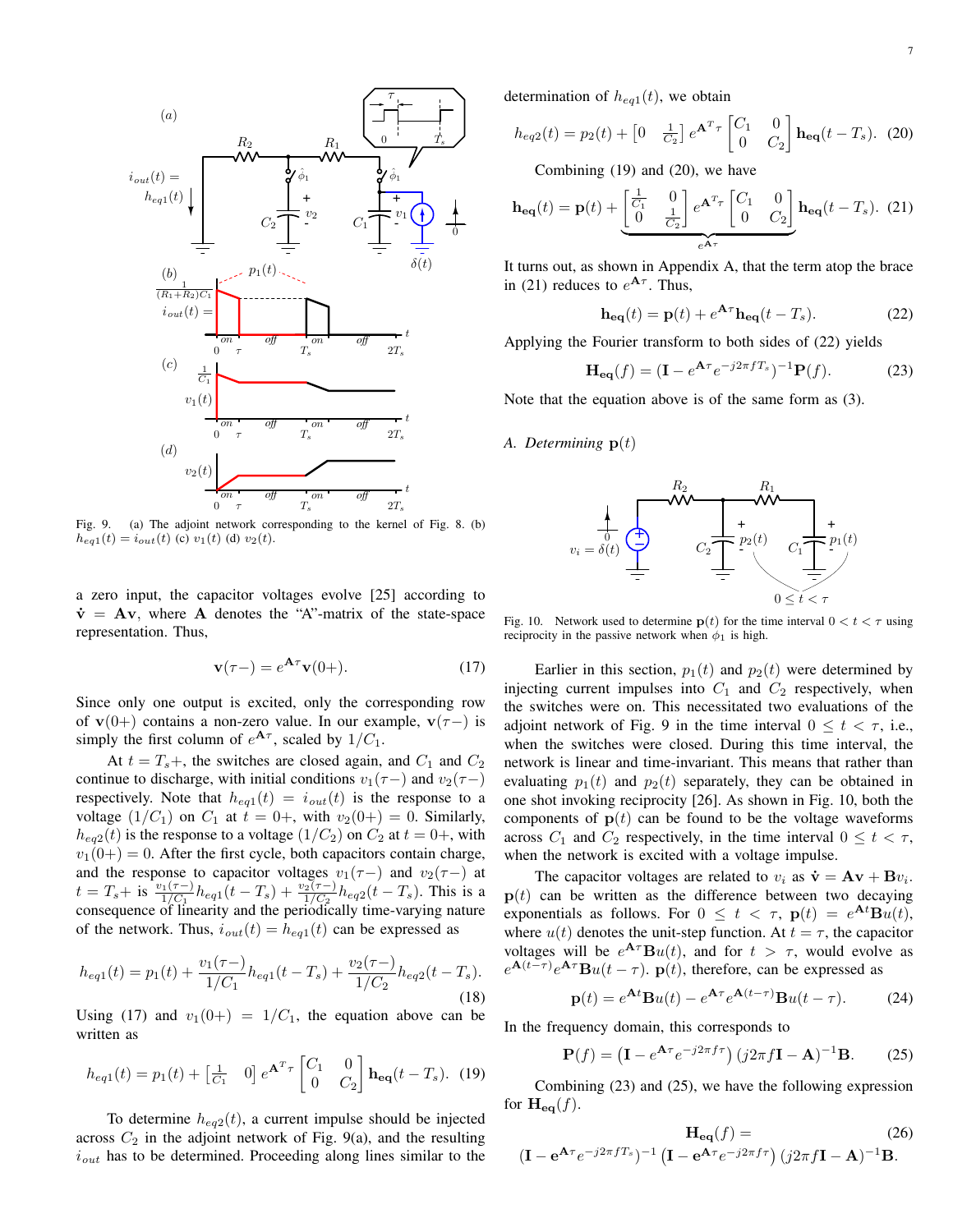It is instructive to observe the form taken by (26) for the special case of the switched-RC *N*-path filter. In this case, the kernel is a first-order system, with  $\mathbf{A} = -1/RC$ ,  $\mathbf{B} = 1/RC$ , and  $e^{A\tau} = e^{-\tau/RC}$ . Denoting  $e^{-\tau/RC} \equiv \beta$ , we obtain

$$
H_{eq}(f) = \frac{1}{\frac{1 - \beta e^{-j2\pi f T_s}}{(1 - e^{A\tau}e^{-j2\pi f T_s})^{-1}}} \frac{1 - e^{A\tau}e^{-j2\pi f \tau}}{(1 - e^{A\tau}e^{-j2\pi f T_s})^{-1}} \frac{1}{\frac{1 + j2\pi f RC}{(j2\pi f I - A)^{-1}B}}
$$

which is identical to the results obtained in [2], [13], and [16].



Fig. 11. Comparison of (26) and simulations of  $|H_{eq1}(f)|$  and  $|H_{eq2}(f)|$  for  $R_1 = 200\Omega, R_2 = 50\Omega, C_1 = 10 \text{ pF}, C_2 = 2.5 \text{ pF}.$ 

Fig. 11(a) and (b) compare  $|H_{eq1}(f)|$  and  $|H_{eq2}(f)|$  obtained using (26) with those from sampled PXF simulations in Spectre, for the 4-path network of Fig. 7, with  $f_s = 1$  GHz,  $R_1 = 200\Omega, R_2 = 50\Omega, C_1 = 200 \text{ pF}, C_2 = 50 \text{ pF}.$  Excellent agreement is seen.

# IV. COMPLETE SIGNAL-FLOW GRAPH AND OPERATION IN THE PASSIVE-MIXER AND *N* -PATH FILTER MODES

Fig. 12 shows the signal-flow graph of the capacitor waveforms of the kernel. It is a generalized version of that used in [16], and results from reasoning as in Section 4 of [16]. The capacitor voltages can be expressed as the sum of two waveforms:  $\mathbf{v}_{off}(t)$  that is non-zero when the switches are open, i.e., the time intervals  $lT_s \le t < (l+1)T_s - \tau$ , and  $\mathbf{v}_{on}(t)$ , which is non-zero when the switches are closed, i.e., the intervals  $(l+1)T_s - \tau \leq t < (l+1)T_s$ . The sum of paths  $\omega$  and  $\omega$ yields  $\mathbf{v}_{on}(t)$ .  $w(t)$  is 1 when  $\phi_1$  is high and 0 otherwise. Fig. 12 immediately relatable to Fig. 7 of [16], where *β, h*(*t*) and  $(1/RC)h(t)$  are replaced by  $e^{At}$ <sup>*r*</sup>,  $e^{At}$ *u*(*t*) and  $e^{At}$ **B***u*(*t*) respectively. The signal-flow can be simplified for operation in the passive-mixer and *N*-path filter modes, as discussed below.



Fig. 12. Signal flow graph relating the input and the complete output of the switched-RC kernel.



Fig. 13. Simplified signal-flow graph in the passive-mixer mode.

#### *A. Passive-Mixer Mode*

In the passive-mixer (P-M) mode,  $f_{in} \approx f_s + \Delta f$ . Further, the input frequency is much higher than the bandwidth of the prototype filter. Under these circumstances, the output voltage of Fig. 12 can then be simplified by recognizing the following. The output of path  $(\delta)$  is very small, since the input frequency is very large in relation to the bandwidth of the filter. Further,  $e^{At}u(t)$ is almost a unit-step function, since all time-constants are much larger than  $T_s$ . As a result,  $e^{\mathbf{A}t}u(t)$  and the subsequent block in path  $@$  can be approximated by a ZOH, with initial delay of  $(T_s - \tau)$  and width  $\tau$ . Together with the ZOH that models  $\mathbf{v}_{\text{off}}(t)$ ,  $\mathbf{v}_{\text{o}}(t)$  can be approximated as a single ZOH with width *Ts*. Fig. 13 shows the simplified model of the kernel in the P-M mode. Thus, as concluded in [13] and [16] for the simple RC case, the performance in the P-M mode is dependent mostly on the sampled capacitor voltages.

## *B. N-path Filter Mode:*

An important application of the switched-RC network is its use as an *N*-path filter. Our example of Fig. 7 (where  $N = 4$ ) is based on a second-order kernel. The switches are controlled by non-overlapping clocks of width  $\tau = T_s/N$ . In *N*-path operation, the voltage waveforms at  $v_{x1}$  and  $v_{x2}$  are relevant. They depend on  $\mathbf{v}_{on}(t)$  of the kernel. Referring to Fig. 12, this is seen to be the sum of paths  $@$  and  $@$ . Further, notice that the contributions of the paths with gain  $e^{A\tau}$  cancel at the output. Thus,  $\mathbf{v}_{on}(t)$  can be simplified as shown in Fig. 14.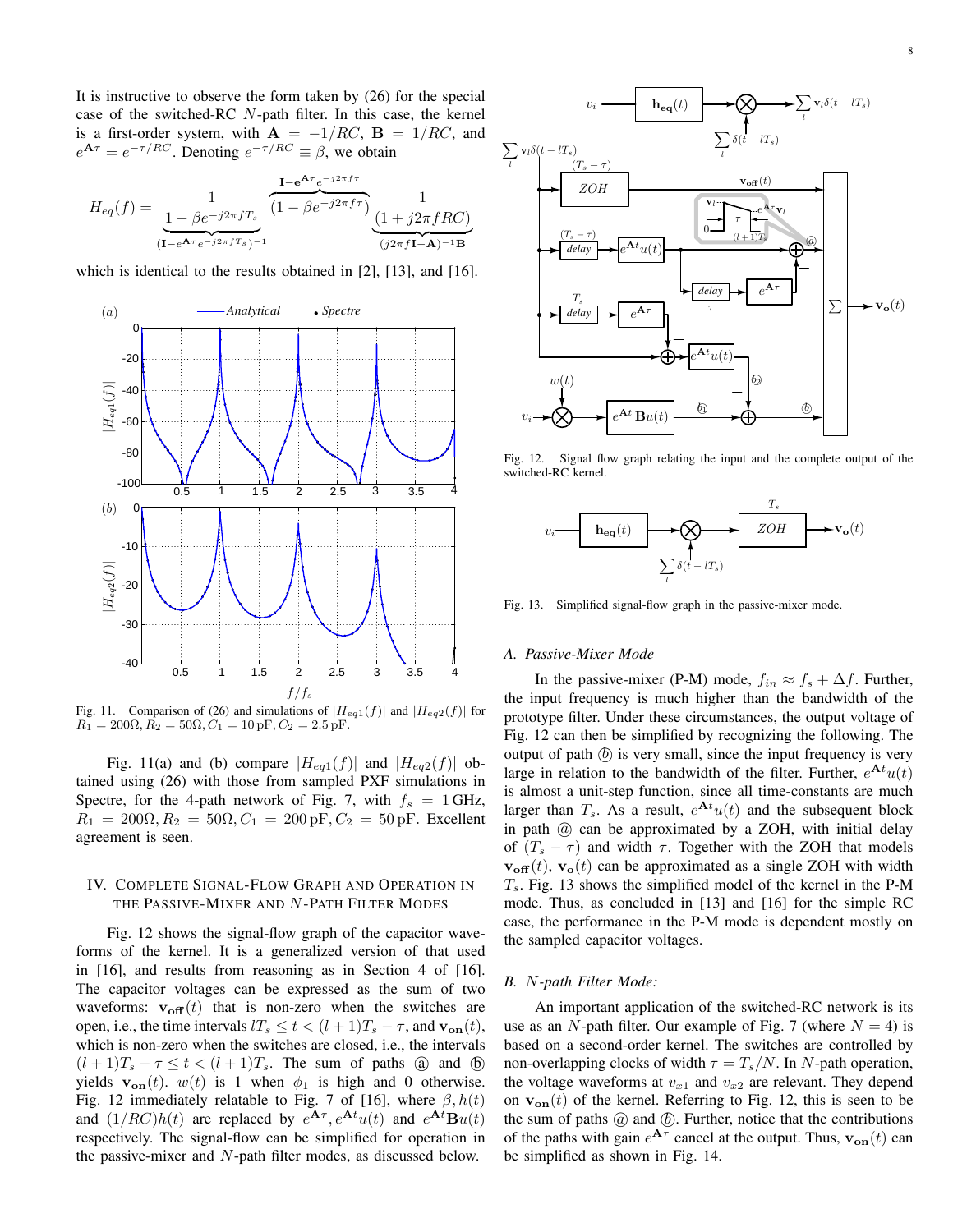

Fig. 14. Signal-flow graph for operation as an *N*-path filter.

The zeroth order harmonic transfer functions of the kernel can be found from Fig. 14 by using  $v_i(t) = e^{j2\pi ft}$ , and determining the components  $\mathbf{v}_{on}(t)$  at the frequency *f*. The corresponding transfer function  $\mathbf{H}_0(f)$  of the *N*-path filter is *N* times that of the kernel. Analysis of the signal-flow graph of Fig. 14 shows that

$$
\mathbf{H}_0(f) = -\frac{N}{T_s}(j2\pi f \mathbf{I} - \mathbf{A})^{-1} \mathbf{H}_{\mathbf{eq}}(f)(1 - e^{-j2\pi f(T_s - \tau)}) + (j2\pi f \mathbf{I} - \mathbf{A})^{-1} \mathbf{B}.
$$
 (27)

The expression above makes sense due to the following. The input, after being filtered by  $H_{eq}(f)$ , is sampled yielding a modulated impulse train. The frequency component of this at *f*, when filtered by the time-invariant transfer function that comprises the upper arm of the signal-flow graph of Fig. 14, and multiplied by *N* yields the first term of  $\mathbf{H}_0(f)$ . The lower arm, whose zeroth order transfer function is  $(1/N)(j2\pi f\mathbf{I} - \mathbf{A})^{-1}\mathbf{B}$ , yields the second term. As expected, (27) reduces to (18) in [16] when a first-order RC lowpass prototype is used. Fig. 15 compares the analytically calculated zeroth order HTFs for the voltages across the capacitors, with those obtained from simulation. Excellent agreement is seen.



Fig. 15. Analytical and simulated harmonic transfer functions *H*0*,*<sup>1</sup> and *H*0*,*<sup>2</sup> in the *N*-path filter mode, for the network of Fig. 7.  $R_1 = 200\Omega$ ,  $R_2 = 50\Omega$ ,  $C_1 =$  $10 pF, C_2 = 2.5 pF.$ 

Thanks to *N*-path operation, only the *Nth* order HTFs (and their multiples) are relevant. Since the width of  $w(t)$  is  $T_s/N$ , its *Nth* order Fourier coefficients are all zero. Thus, the lower path in Fig. 14 does not contribute to higher order HTFs. If *v<sup>i</sup>* is  $e^{j2\pi f_i t}$ , the output at a frequency  $(f_i + kNf_s) \equiv f_o$  is given by  $\mathbf{H}_{kN}(f_i)e^{j2\pi f_o t}$  for  $k \neq 0$ , where

$$
\mathbf{H}_{kN}(f_i) = -\frac{N}{T_s} (j2\pi f_o \mathbf{I} - \mathbf{A})^{-1} \mathbf{H}_{\mathbf{eq}}(f_i) (1 - e^{-j2\pi f_o (T_s - \tau)}).
$$
\n(28)

Fig. 16 compares the analytically calculated **H***−*<sup>4</sup> for the voltages across the capacitors, with those obtained from simulation. From the discussion above, we see that the sampled capacitor voltages play a crucial role in determining the downconversion of signal from around multiples of *Nf<sup>s</sup>* into the signal band.



Fig. 16. Analytical and simulated fourth order harmonic transfer functions in the *N*-path filter mode, for the network of Fig. 7.  $R_1 = 200\Omega$ ,  $R_2 = 50\Omega$ ,  $C_1 =$  $10 pF, C_2 = 2.5 pF.$ 

# V. ANALYSIS OF AN *N* -PATH MIXER-FIRST RECEIVER WITH FOURTH-ORDER RF FILTERING



Fig. 17. The in-phase portion of the 4-path mixer-first receiver of Lien et. al. [18].

One of the motivations for the generalized development in this paper was the work in [18], which combines *N*-path filtering and *N*-path mixing using a second-order switch-RC network. The simplified schematic of the in-phase path of the receiver is shown in Fig. 17. The OTA is assumed to be ideal. The intuition behind the operation of this circuit is as follows. The switched  $C_1$  bank behaves like a parallel *LC* tank – as a result, the voltage at node  $v_x$  has a bandpass response centered at  $f_s$ . The roll-off of the bandpass characteristic around *f<sup>s</sup>* is of first order.

 $v_x$  is down-converted to a baseband current by the switched resistor feeding into the virtual ground of the OTA. The switched- $C_2$  path behaves like a notch filter centered at  $f_s$ . The currents in these paths are subtracted at the virtual ground of the OTA. A better understanding of the operation of the filter can be gained by analyzing the single-ended equivalent of the input circuit, shown in Fig. 18(a).  $v_x$  is bandpass filtered due to the switched- $C_1$ .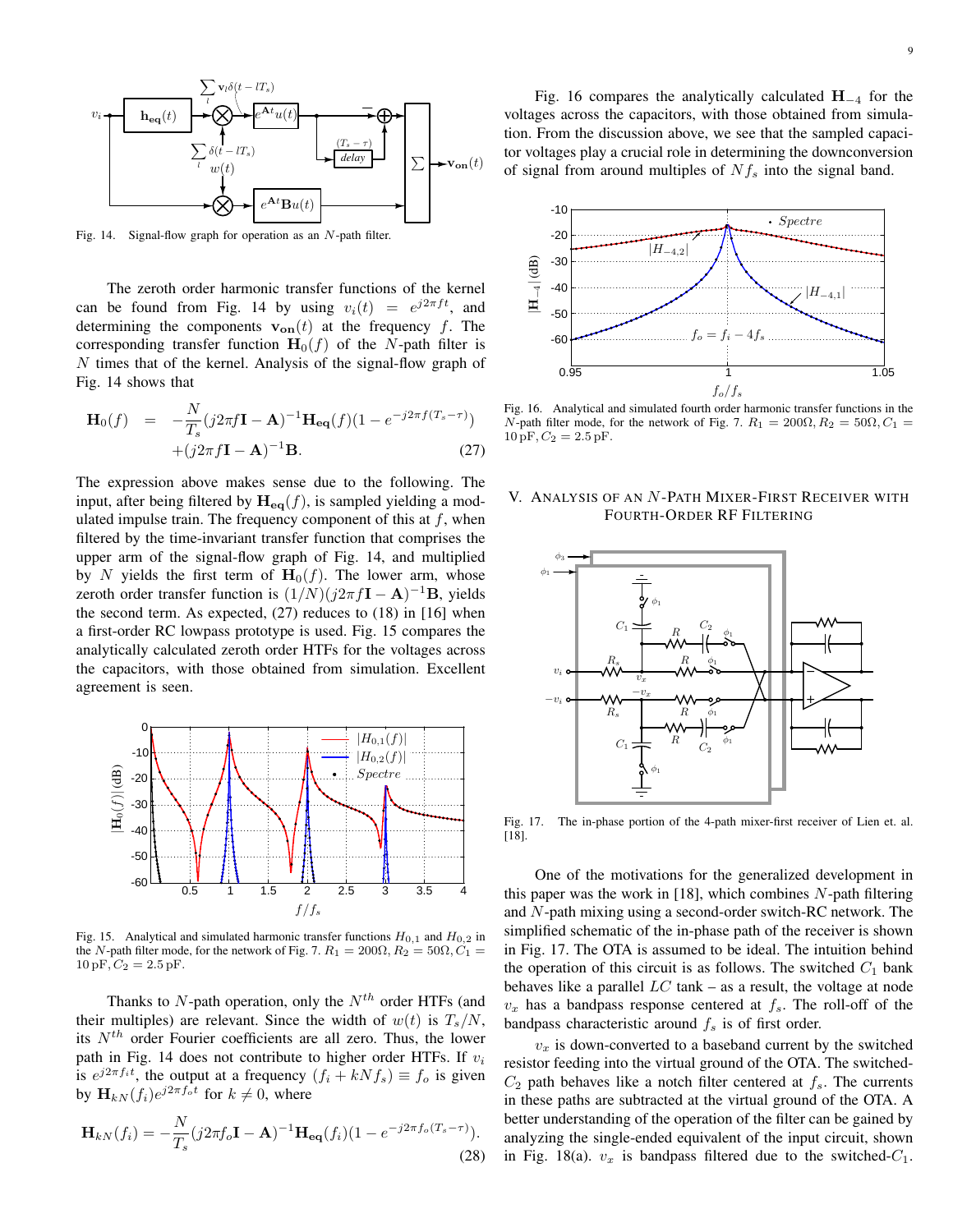

Fig. 18. (a) Single-ended portion of the input circuit of Fig. 17. (b) The lowpass prototype on which the *N*-path circuit is based.

 $i_1$  is the down-converted version of  $v_x$ . It not only consists of current due to the desired signal, but also that due to out-of-band interferers, which have been (somewhat) attenuated by bandpass filtering at  $v_x$ . To attenuate out-of-band interference even more before entering active amplifier stages (which are lot less linear), another stage of passive *N*-path filtering is desirable. This is possible by subtracting the current due to out-of-band components by processing *v<sup>x</sup>* through a notch filter formed by *R* in series with the switched- $C_2$  path.  $i_2$ , therefore, consists predominantly of current due to out-of-band interferers [18]. As a result,  $(i_1 - i_2)$  is largely free of interferers, resulting in enhanced receiver linearity. Thanks to subtracting the current through the notch filter, secondorder filtering around *f<sup>s</sup>* is obtained; one order of filtering due to the switched  $C_1$ , and another order due to the subtraction of the notch filter output.

The output of interest is  $(i_1 - i_2)$ . From Fig. 18(a) and using  $G = 1/R$ , we see that

$$
i_1(t) = Gv_{1,on}(t) \quad , \quad i_2(t) = G(v_{1,on}(t) - v_{2,on}(t))
$$

which results in  $i_1(t) - i_2(t) = Gv_{2,on}(t)$ . Thus, subtracting  $i_2$  from  $i_1$  is equivalent to sensing the voltage across  $C_2$  (and multiplied by  $G$ ) in the phase when the switches are on. If the feedback resistor in the opamp (Fig. 17) is  $R = 1/G$ , the output of the kernel is simply the "on=phase" voltage waveform across *C*2.

Perhaps an even simpler way of understanding the circuit operation is to consider the lowpass prototype on which the *N*path filter is based, as shown in Fig. 18(b). Straightforward circuit analysis shows that

$$
\frac{V_2(s)}{V_i(s)} = \frac{R/(R+R_s)}{1+sR\left(C_2+(C_1+C_2)\frac{R_s}{R_s+R}\right)+s^2C_1C_2R^2\frac{R_s}{R_s+R}}.
$$

Since the prototype transfer function is a second-order lowpass filter, it follows that the *N*-path filter of Fig. 18(a) will have a fourth-order bandpass response centered around *fs*, with a second-order roll-off around *fs*. Since the passive prototype consists only of resistors and capacitors, its poles lie on the negative-real axis. As a result, the transfer function can only achieve a limited "sharpness", and the same limitation applies to the bandpass characteristic of the *N*-path structure.

Referring to Fig. 18(a), we are interested in determining *v*<sub>2</sub> when the switch is on, since  $(i_1(t) - i_2(t)) = Gv_{2,on}(t)$ . Inspection of Fig. 18(b) yields

$$
\mathbf{A} = -\begin{bmatrix} C_1 & 0 \\ 0 & C_2 \end{bmatrix}^{-1} \begin{bmatrix} (G_s + 2G) & -G \\ -G & G \end{bmatrix}, \mathbf{B} = \begin{bmatrix} G_s/C_1 \\ 0 \end{bmatrix}.
$$

Since we are interested in the operation of Fig. 17 as a downconversion mixer, the  $(-1)^{th}$  harmonic transfer function needs to be determined. Let  $v_i = e^{j2\pi f_i t}$ : then, the output frequency of interest is  $f_0 \equiv f_i - f_s$ . We use the signal-flow graph of Fig. 14 to determine **von**. The analysis proceeds in much the same manner as that used to derive (27). The desired HTF is given by

$$
\mathbf{H}_{-1}(f_i) =
$$
\n
$$
\frac{1}{T_s} \mathbf{H}_{eq}(f_i) \ (j2\pi f_o \mathbf{I} - \mathbf{A})^{-1} \ (e^{-j2\pi f_o (T_s - \tau)} - 1) +
$$
\n
$$
\underbrace{\frac{1}{N} \operatorname{sinc} \left(\frac{1}{N}\right) e^{-j\frac{\pi}{N}} \ (j2\pi f_o \mathbf{I} - \mathbf{A})^{-1} \mathbf{B}}_{\text{Coefficient of } e^{-j2\pi f_s t}}.
$$
\n(29)

Note that the lower path in the signal-flow graph of Fig. 14 yields the second term in the equation above.



Fig. 19. Simulated and calculated downconversion gain of Lien's circuit, with  $N = 4$ ,  $C_1 = C_2 = 50 \,\text{pF}$ ,  $R = R_s = 50 \,\Omega$ .

Fig. 19 compares the simulated and calculated downconversion gain of Lien's circuit, with  $N = 4$ ,  $C_1 = C_2 = 50$  pF,  $R = R_s = 50 \Omega$ . Excellent agreement is seen.

Fig. 20 shows a log-log plot of  $|H_{-1}(f_i)|$  plotted as a function of the output frequency *fo*. The frequency-scaled response of the lowpass prototype is also shown for comparison. We see that for "low" frequencies, the downconversion gain follows that of the lowpass prototype. This makes sense, since the sampled voltage on the capacitor dominates the direct contribution of the input at low frequencies.

# VI. CONCLUSIONS

We developed a systematic analysis of switch-RC *N*-path passive-mixers and filters. Our work is able to exactly predict frequency conversion effects even in high-order filters. Our techniques also yield simple expressions, immediately relatable to those encountered during the analysis of the first-order switched-RC network. This is possible thanks to the use of the adjoint impulse response method, and the state-space formulation to describe the prototype lowpass network. Simplified models for operation in the passive-mixer and *N*-path filter modes are given. Finally, we applied our theory to a recently reported mixer-first receiver. Excellent agreement was seen with simulation.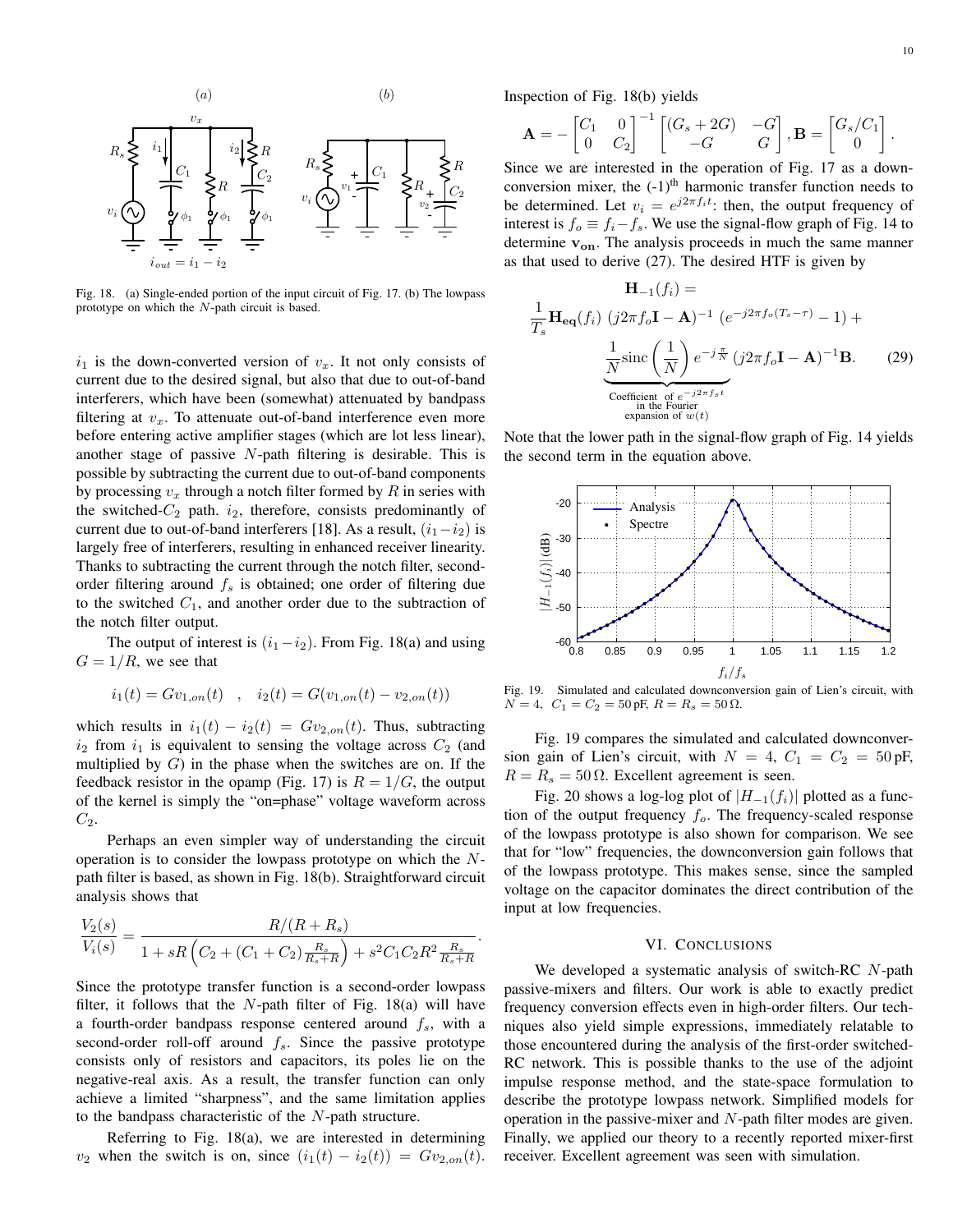

Fig. 20. Log-log plot of  $|H_{-1}(f_i)|$  plotted as a function of  $f_o$ . The transfer function of the frequency-scaled lowpass prototype is also shown for comparison.  $N = 4, C_1 = C_2 = 50 \,\text{pF}, R = R_s = 50 \,\Omega.$ 

#### **APPENDIX**

The MNA equations for the network can be written as

$$
\mathbf{C}\dot{\mathbf{v}} + \mathbf{G}\mathbf{v} = \mathbf{J}v_i \tag{30}
$$

where **C** and **G** are the capacitance and conductance matrices. **J** denotes the excitation matrix. **C** is a diagonal matrix, and as the network does not contain controlled sources, **G** is symmetric. The equation above can be recast in state-space form as

$$
\dot{\mathbf{v}} = \underbrace{-\mathbf{C}^{-1}\mathbf{G}}_{\mathbf{A}} \mathbf{v} + \underbrace{\mathbf{C}^{-1}\mathbf{J}}_{\mathbf{B}} v_i
$$
(31)

In our second-order example (which is easily generalized),

$$
\mathbf{C} = \begin{bmatrix} C_1 & 0 \\ 0 & C_2 \end{bmatrix} \text{ and } \mathbf{C}^{-1} = \begin{bmatrix} \frac{1}{C_1} & 0 \\ 0 & \frac{1}{C_2} \end{bmatrix}.
$$
 (32)

Since **G** and **C** are symmetric,  $A^T = -GC^{-1}$ . The term  $C^{-1}e^{A^T\tau}C$  in (21) can be simplified by expanding  $e^{A^T\tau}$  in a Taylor series as follows.

$$
\mathbf{C}^{-1}e^{\mathbf{A}^{T}\tau}\mathbf{C}
$$
\n
$$
= \mathbf{C}^{-1}(\mathbf{I} - \mathbf{G}\mathbf{C}^{-1}\tau + \frac{1}{2}\mathbf{G}\mathbf{C}^{-1}\mathbf{G}\mathbf{C}^{-1}\tau^{2} - \cdots)\mathbf{C}
$$
\n
$$
= \mathbf{I} - \mathbf{C}^{-1}\mathbf{G}\tau + \frac{1}{2}\mathbf{C}^{-1}\mathbf{G}\mathbf{C}^{-1}\mathbf{G}\tau^{2} - \cdots
$$
\n
$$
= e^{-\mathbf{C}^{-1}\mathbf{G}\tau} = e^{\mathbf{A}\tau}.
$$
\n(33)

#### **REFERENCES**

- [1] M. Van Valkenburg, *Analog Filter Design*. Holt, Rinehart, and Winston, 1982.
- [2] M. C. Soer, E. A. Klumperink, P.-T. De Boer, F. E. Van Vliet, and B. Nauta, "Unified frequency-domain analysis of switched-series-*RC* passive mixers and samplers," *IEEE Transactions on Circuits and Systems I: Regular Papers*, vol. 57, no. 10, pp. 2618–2631, 2010.
- [3] C. Andrews and A. C. Molnar, "A passive mixer-first receiver with digitally controlled and widely tunable RF interface," *IEEE Journal of solid-state circuits*, vol. 45, no. 12, pp. 2696–2708, 2010.
- [4] ——, "Implications of passive mixer transparency for impedance matching and noise figure in passive mixer-first receivers," *IEEE Transactions on Circuits and Systems I: Regular Papers*, vol. 57, no. 12, pp. 3092–3103, 2010.
- [5] A. Mirzaei, H. Darabi, and D. Murphy, "Architectural evolution of integrated M-phase high-Q bandpass filters," *IEEE Transactions on Circuits and Systems I: Regular Papers*, vol. 59, no. 1, pp. 52–65, 2012.
- A. Ghaffari, E. A. Klumperink, M. C. Soer, and B. Nauta, "Tunable high-Q N-path band-pass filters: Modeling and verification," *IEEE Journal of Solid-State Circuits*, vol. 46, no. 5, pp. 998–1010, 2011.
- [7] A. Ghaffari, E. A. Klumperink, and B. Nauta, "Tunable N-path notch filters for blocker suppression: Modeling and verification," *IEEE Journal of Solid-State Circuits*, vol. 48, no. 6, pp. 1370–1382, 2013.
- [8] L. Duipmans, R. E. Struiksma, E. A. Klumperink, B. Nauta, and F. E. van Vliet, "Analysis of the signal transfer and folding in n-path filters with a series inductance," *IEEE Transactions on Circuits and Systems I: Regular Papers*, vol. 62, no. 1, pp. 263–272, 2015.
- [9] M. Darvishi, R. van der Zee, E. A. Klumperink, and B. Nauta, "Widely tunable 4th order switched *Gm−C* band-pass filter based on *N*-path filters," *IEEE Journal of Solid-State Circuits*, vol. 47, no. 12, pp. 3105–3119, 2012.
- [10] M. Darvishi, R. van der Zee, and B. Nauta, "Design of active N-path filters," *IEEE Journal of Solid-State Circuits*, vol. 48, no. 12, pp. 2962–2976, 2013.
- [11] Z. Lin, P. I. Mak, and R. P. Martins, "Analysis and modeling of a gainboosted N-path switched-capacitor bandpass filter," *IEEE Transactions on Circuits and Systems I: Regular Papers*, vol. 61, no. 9, pp. 2560–2568, 2014.
- [12] N. Reiskarimian, J. Zhou, T.-H. Chuang, and H. Krishnaswamy, "Analysis and design of two-port *N*-path bandpass filters with embedded phase shifting," *IEEE Transactions on Circuits and Systems II: Express Briefs*, vol. 63, no. 8, pp. 728–732, 2016.
- [13] T. Iizuka and A. A. Abidi, "FET-RC Circuits: A unified treatment Part I: Signal transfer characteristics of a single-path," *IEEE Transactions on Circuits and Systems I: Regular Papers*, vol. 63, no. 9, pp. 1325–1336,
- $[14] \frac{2016}{\cdots}$ -, "FET-RC Circuits: A unified treatment - Part II: Extension to multipaths, noise figure, and driving-point impedance," *IEEE Transactions on Circuits and Systems I: Regular Papers*, vol. 63, no. 9, pp. 1337–1348, 2016.
- [15] E. S. Atalla, F. Zhang, P. T. Balsara, A. Bellaouar, S. Ba, and K. Kiasaleh, "Time-domain analysis of passive mixer impedance: A switched-capacitor approach," *IEEE Transactions on Circuits and Systems I: Regular Papers*, vol. 64, no. 2, pp. 347–359, 2017.
- [16] S. Pavan and E. Klumperink, "Simplified unified analysis of switched-RC samplers, mixers and *N*-path filters using the adjoint network," *IEEE Transactions on Circuits and Systems I: Regular Papers*, vol. 64, no. 10, pp. 2714–2725, 2017.
- [17] A. Mirzaei and H. Darabi, "Analysis of imperfections on performance of 4phase passive-mixer-based high-Q bandpass filters in SAW-less receivers," *IEEE Transactions on Circuits and Systems I: Regular Papers*, vol. 58, no. 5, pp. 879–892, 2011.
- [18] Y. Lien, E. Klumperink, B. Tenbroek, J. Strange, and B. Nauta, "A highlinearity CMOS receiver achieving +44 dBm IIP3 and +13 dBm 1 dB for SAW-less LTE radio," in *Proc. of the IEEE International Solid-State Circuits Conference (ISSCC),*. IEEE, 2017, pp. 412–413.
- [19] T. Strom and S. Signell, "Analysis of periodically switched linear circuits," *IEEE Transactions on Circuits and Systems*, vol. 24, no. 10, pp. 531–541, 1977.
- [20] A. Fettweis, "Theory of stop-go N-path filters," *Archiv Fur Elektronik Und Ubertragungstechnik*, vol. 25, no. 4, p. 173, 1971.
- [21] S. Pavan and R. S. Rajan, "Interreciprocity in linear periodically timevarying networks with sampled outputs," *IEEE Transactions on Circuits and Systems II: Express Briefs*, vol. 61, no. 9, pp. 686–690, 2014.
- [22] S. Pavan and E. Klumperink, "Analysis of the effect of source capacitance and inductance on *n*-path mixers and filters," *IEEE Transactions on Circuits and Systems I: Regular Papers*, vol. 65, p. To appear, 2018.
- [23] A. Fettweis and H. Wupper, "A solution to the balancing problem in *N*-path filters," *IEEE Transactions on Circuit Theory*, vol. 18, no. 3, pp. 403–405, 1971.
- [24] H. Patangia and M. Blostein, "A digitally controlled tunable N-path filter," *IEEE Transactions on Circuits and Systems*, vol. 25, no. 3, pp. 135–144, 1978.
- [25] C.-T. Chen, *Linear System Theory and Design*. Oxford University Press, Inc., 1995.
- [26] L. O. Chua, C. A. Desoer, and E. S. Kuh, *Linear and Nonlinear Circuits*. McGraw-Hill College, 1987.